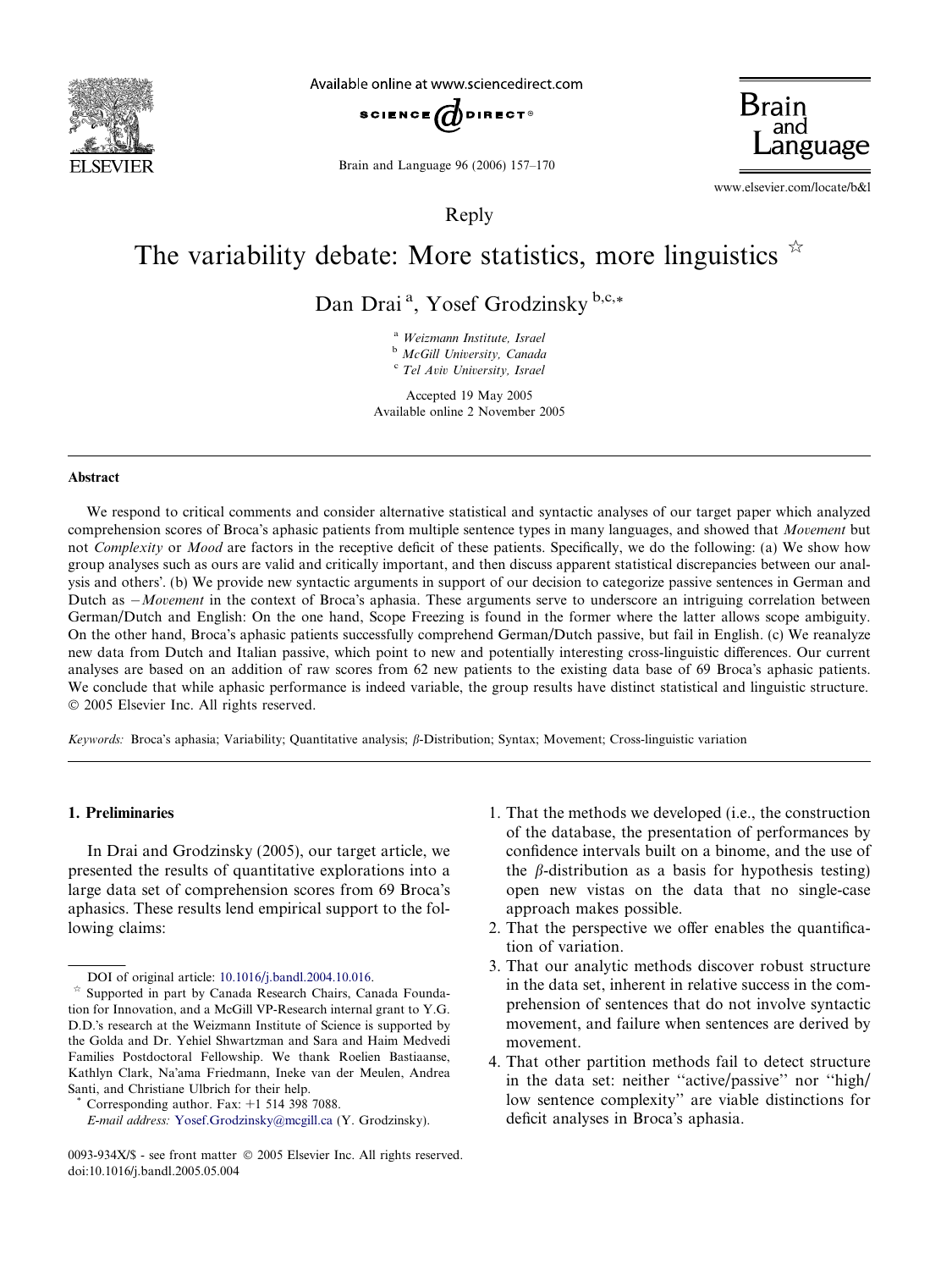We concluded that, despite obvious variability of the type that exists in virtually every realm where real-life numerical data are discussed (at least in biology), the explorations we conducted in the large data set we created lend support to a view of Broca's aphasia as a deficit in syntactic movement, along the general lines of the trace-deletion hypothesis (TDH).

Our critics have responded with several counterarguments. Some have challenged our quantitative assumptions and analyses, others our linguistic description as well as the empirical evidence we used. Two alternative accounts were proposed and one additional database was created and analyzed. In what follows, we make an attempt to use these criticisms in order to enhance our understanding of the current state of affairs and to create a somewhat clearer picture of the role Broca's region plays in linguistic analysis.

Here is how we proceed: In Section 2, we note the aspects of our analysis which are consensual (or at least unchallenged). In Section [3,](#page-2-0) we turn to the critique of our numerical analyses (raised by Caplan et al., by Toraldo & Luzzatti, and by Amunts and Willmes), and to alternative methods (and putative results) that Caplan et al. present. In Section [4,](#page-5-0) we discuss issues that pertain to the syntax of passive in Germanic languages, responding to linguistic objections raised by Bastiaanse and Zonnenfeld and de Bleser, Burchert, and Schwarz. In the same section, we also discuss the quantitative analysis of a study of active/passive in Dutch (Bastiaanse and Edwards, 2004). Section [5](#page-8-0) focuses on group results from another two studies of Italian actives and passives, by [Caramazza,](#page-12-0) [Capasso, and Capitani \(2005\)](#page-12-0) and Luzzatti et al. (2000). Section [6](#page-9-0) considers anatomical issues (Amunts and Willmes), and Section [7](#page-10-0) discusses alternative linguistic analyses (proposed by Bastiaanse and Zonnenfeld and by Friedmann). The discussion opens way to a host of new empirical issues and we thus offer the readers access to our dataset, available as supplementary material on [http://freud.tau.ac.il/~yo](http://freud.tau.ac.il/~yosef1/)[sef1/.](http://freud.tau.ac.il/~yosef1/) We do so in order to encourage further quantitative analyses of this dataset. Finally, we try to come up with an interim conclusion of the debate.

### 2. Where everyone agrees

## 2.1. Contextualizing the debate

The critique in several papers mixes issues that pertain to the analysis of the data set, with putative problems for the TDH. While these criticisms may all be true, it is important to separate the statistical from the linguistic discussion. To see why, let us put matters in perspective.

Theoretical proposals are always contextually dependent. When syntactic discussion of comprehension in aphasia began, the range of available data on sentence comprehension in aphasia was limited. The record contained results from few syntactic constructions, tested on a handful of aphasic patients. The first version of the TDH was formulated in this context and was thus based on results for a few patients whose comprehension skills were tested on actives, passives, and object relative clauses ([Grodzinsky, 1984, 1986\)](#page-12-0).

Neurolinguistics has since grown, and the data base expanded, naturally bringing about a more complicated picture. Linguistically, complex new data led to novel theoretical accounts, as researchers attempted to push the envelope of our understanding further (cf. [Avrutin,](#page-12-0) [2001,](#page-12-0) for a recent review of several approaches). Clinically, scores for larger numbers of patients gradually accumulated (through a variety of experimental methods) and further complicated the picture. The difficulty to see clear patterns in these led some to believe that Broca's aphasia is a spurious generalization, and to argue that patients' performance levels vary boundlessly. It was mostly this latter issue that our study addressed. As no serious quantitative analysis existed, we decided to try.

Our decision to examine actives, passives, and relative clauses was motivated by pragmatic as opposed to conceptual considerations: we wanted to scope performance variation, and as these constructions have been repeatedly tested in Broca's aphasia over the years, they provided us with a good testing ground. Thus, we note that while the results are highly relevant to any account of Broca's aphasia (the TDH being no exception), the data that are available today go way beyond this limited and somewhat accidental set of constructions. Moreover, if we could rewrite history, we would probably prefer to study other sentence types in aphasia.

The discussion below touches on statistical, linguistic, clinical, and anatomical issues. We first discuss variation in the data set and then move on to attempts to account for these data.

# 2.2. Consensual issues

We begin by specifying uncontroversial claims: Everyone agrees that more data are better than less, and that group analyses allow a broader picture. Everyone also agrees (and in fact one reanalysis of the data reconfirms) that movement is the correct distinction in the realm of relative clauses (subject vs. object gap), while "complexity" (branching type) is not. Also unchallenged is the claim that syntactic movement sets types of active sentences apart from one another (i.e., base actives vs. scrambled or topicalized ones), and that comprehension scores of German/Dutch Broca's aphasic patients on passive sentences are significantly higher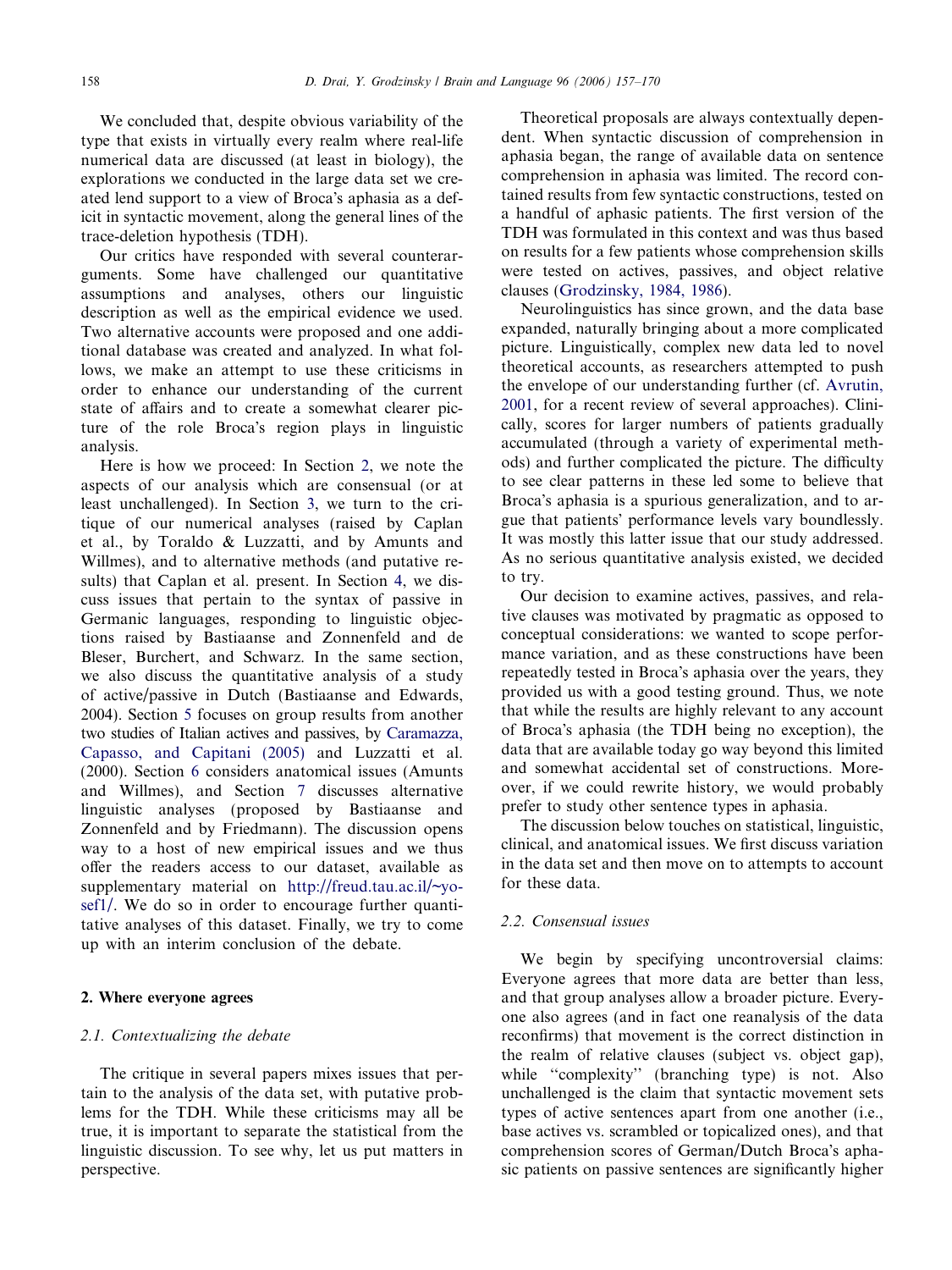<span id="page-2-0"></span>than those of their English counterparts. Empirically, this touches on a large portion of the dataset we constructed: It contains performance scores of 32 patients who participated in relative clause tests, 18 patients (speakers of non-English languages) who participated in movement tests in the domain of active sentences, and 27 English speaking patients and 24 Dutch and German patients who partook in the passive test. All these results, then, are beyond debate.

Disagreement, then, remains only on the relation between active and passive and its cross-linguistic manifestations. And, while the response to the critique will lead us to digress into statistical, syntactic, and experimental matters, it should be clear that the scope of the debate has narrowed down significantly: No other fact under discussion (or for that matter, no other relevant empirical fact that is currently available) has been challenged.

#### 3. Statistics

This section has a somewhat technical character. For readers less interested in these intricacies, we provide an informal summary at its end. The quantitative approach we took fits a  $\beta$ -distribution to the group data for each condition, and tests for the significance of the differences in the resulting distributions among the relevant contrasts, thus demonstrating structure in the dataset. This approach, as Amunts and Willmes aptly realize (and commend), introduces a ''second-level (random effects) model approach to the analysis of binary-choice success rate data.'' However, both Caplan et al. and Amunts and Willmes raise a number of issues; Caplan et al. further propose an alternative analysis, which in one case (the Mood contrast) leads to an empirical claim that is at odds with one of ours.

## 3.1. Amunts and Willmes

These authors begin with the correct observation that our method assumes ''an identical success probability for all items within an item set per individual patient.'' Indeed, we make two assumptions about the studies we analyze: (i) each subject has a probability of performing correctly on a given binary-choice task, and may have a different probability of success for another task. (ii) The actual performances of the subjects on a task evidence the value of this probability parameter. Our approach evaluates the distribution (in the population of Broca's aphasics) of these probabilities on a given task.

Amunts and Willmes question the validity of the first assumption. They then bring up a technical point to the effect that the existence of a success probability for a patient on a task ''seems to be a less tenable assumption for cumulative single-patient studies all using their own specific definition of the item sets employed. Furthermore, the assumption of a constant (positive) intra-item set correlation may be tenable for a litter (see [Williams,](#page-13-0) [1988](#page-13-0)) but not so easily for a set of items answered by the same patient.''

We disagree with both points: (a) all the studies use the same definition of the item sets employed, since these are defined in terms of their grammatical structure, so as to constitute minimal pairs for the contrast under investigation, (b) the assumption of intra-item set correlation for a litter intuitively says that the probability of success of a given process occurring repeatedly in an organism is determined by traits of this organism. Our assumption simply amounts to saying that a certain computation that occurs repeatedly in a given brain has a probability of success determined by the properties of that brain. There is nothing non-standard in these assumptions.

Amunts and Willmes finally argue that our implementation of the [Williams \(1975\)](#page-13-0) approach should be replaced by a more robust variant. It seems that this suggestion is based on a misreading of [Williams](#page-13-0)  $(1988)^1$  $(1988)^1$ 

# 3.2. Caplan et al.

These authors also address analytic issues. Their first objection is related to the properties of the sampling through which we try to evaluate the distribution of the probability of success on a given task for the population of Broca's aphasic patients. They observe that sometimes we include scores of the same patient on two sentence types, thereby sampling correlated scores. They proceed to claim that it is not legitimate to ask whether the resulting distributions are significantly different. This claim is presented without

<sup>1</sup> Amunts and Willmes write: ''More importantly, identity of the intra-item set correlation for the two item sets to be compared (e.g.,  $+/-$  Movement) must be violated if the success rates in both sets are different, as [Williams \(1988, p. 306\)](#page-13-0) has pointed out. He advocates the more robust maximum quasi-likelihood estimators.'' First, let us point out that the quoted paper ([Williams, 1988\)](#page-13-0) deals specifically with the fitting of a dose–response regression model in teratological studies, and it is in this with respect to this problem (dose–response fitting) that the concern is raised. Indeed Williams continues in the next section: ''The primary aim of the statistical analysis may be to establish whether there is any evidence of difference between dose groups, rather than to fit a dose–response regression.'' (this is the case in our analysis), and he finally concludes, in this context that is the one relevant to our application, "If we assume [equality of intra-litter correlation]  $(...)$  the differences [between the means of the  $\beta$ -distributions] will be underestimated.'' What this means concretely is that if we assume equality of correlation structure between all doses we run the risk of underestimating the differences between the resulting distributions. But this is exactly in agreement with what we do in our numerical procedure, we do not assume a priori that for each subject the correlation between answers is invariant from one type of sentence to another. So, in brief, we do not see how the points discussed in [Williams \(1988\)](#page-13-0) affect our analysis.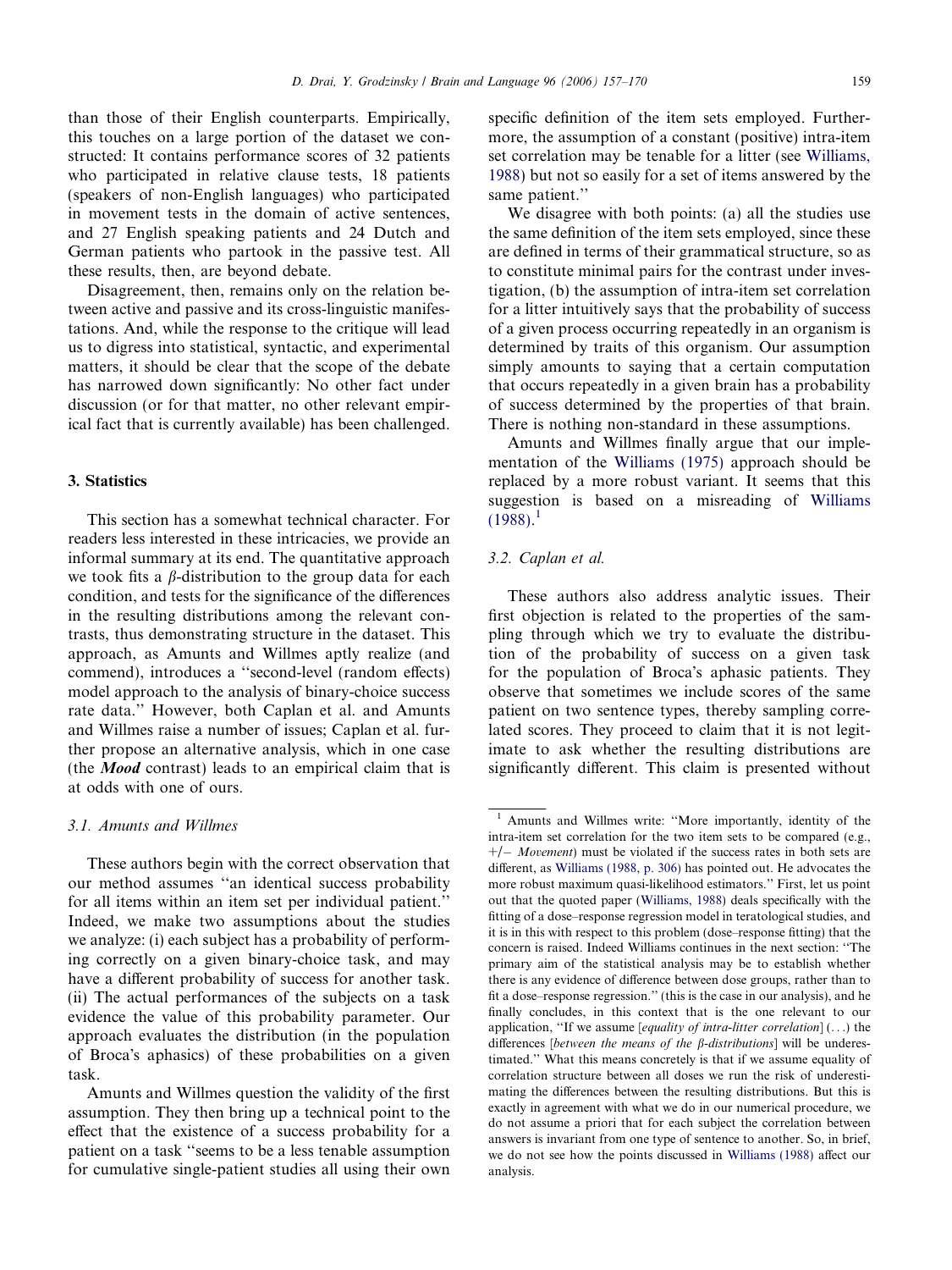an argument, and is probably unwarranted, since it would imply that one can never study the distributions of repeated measures of a population under different sets of conditions. For instance, Caplan et al.'s view excludes the use of repeated measures ANOVA for the analysis of results of standard psychological experiments. Yet after making this claim, Caplan et al. proceed to raise the opposite concern and demand that repeated sampling under two conditions should exclusively be carried out on the same population: ''Drai and Grodzinskys Fig. 4D depicts different  $\beta$ -functions [...], but many more patients contribute to the data points for the  $[-Movement]$  sentences than to those for the  $[+Movement]$  sentences [...] If these patients are ones whose performance is overall very good, their performances on  $[+Movement]$  sentences might also be good, resulting in a quite different  $\beta$ -curve." The consequence of this claim would be that the patients tested on active sentences only scored higher than those tested for both active and passive. While this concern obviously contradicts the preceding one, it can fortunately be tested empirically: We thus computed the  $\beta$ -distribution for scores on active sentences for the patients who had been tested on actives only ("non-paired"), and compared it to the  $\beta$ -distribution for patients tested on both active and passive (''paired''). No difference is observed: ''non-paired''—  $\mu = 0.86, \ \sigma = 0.14; \$ "paired"— $\mu = 0.88, \ \sigma = 0.07.$  We can safely conclude that this objection is misplaced.

This takes care of the negative part of Caplan et al.'s critique. But there is a more positive aspect to it: They propose and implement an alternative method of analysis, in which only subjects tested on both sides of a contrast are taken into account. They test each subject individually for performance difference on both sides of each contrast, and then test the resulting pool of  $\chi^2$  scores against chance. While this strategy leads them to discard a sizeable portion of the data set, it leads them to empirical conclusions similar to ours in two of the three analyses they carry out (a significant Movement effect and no significant Complexity effect in relative clauses). Their last analysis isolates *Mood* from *Movement* in mono-clausal sentences, in order to test for a Mood effect, namely, to compare actives and passives in instances when Movement is neutralized. The comparison between the pooled  $\gamma^2$  scores and a random distribution reached significance, indicative of a *Mood* effect.

The idea to test this contrast is excellent. We therefore tested it through our method. The resulting test approaches significance: for  $n = 19$ :  $\mu_{\text{active}} = 0.89$ ,  $\sigma_{\text{active}} = 0.125$ ;  $\mu_{\text{passive}} = 0.78$ ,  $\sigma_{\text{passive}} = 0.15$ ; the probability for a difference between the two on the  $\beta$ -distribution-based hypothesis testing  $p = .056$ . The best fitting  $\beta$ -curves are given in Fig. 1 (active—perforated red line, passive—solid black line).



Fig. 1.  $\beta$ -Distributions for the Mood contrast according to Caplan et al.

Note that our  $p$  value is different from Caplan et al.'s (who obtained  $p = .0001$ ). This is related to the fact that our question is different from theirs: We model the overall distribution of probability of success on each branch of the contrast and then test whether these distributions are significantly different. Caplan et al., by contrast, try to see whether for each subject, the claim that Mood affects performance is a reasonable one, and then show that the pooled individual results obey a familiar pattern: performance on actives is generally better than passives.

The difference between the approaches can be illustrated thus: In a case in which most subjects do slightly better on one branch of a contrast than on the other, yet the difference between the success probability distributions of the two branches is not significant, Caplan et al.'s method would obtain an effect, whereas ours would not. In this sense, their approach might sometimes usefully exploit information that our approach would discard. However, there are opposite situations: our method enables precise framing of the range and extent of inter-subject variability, as well as useful group statistics. We compute sample means and variances, which enables us to create a picture of our population. For example, the (mostly  $-Movement$ ) passive scores analyzed by Caplan et al. (solid black line in Fig. 1) after they discard data from ''unpaired'' patients, leads to a significantly higher mean than that of the  $+Movement$ passive scores (Table 2 in the target paper). Namely, our result that German/Dutch passive is higher than the English one cannot be detected by Caplan et al.'s method.

In brief, when trying to exploit an empirical database such as ours, different analytic methods exploit and discard different types of information. The choice of method is guided by pragmatic considerations; ours followed from a desire to shed light on the variability debate, and show that in spite of the variability, group studies are a viable, in fact in some cases the only viable, approach.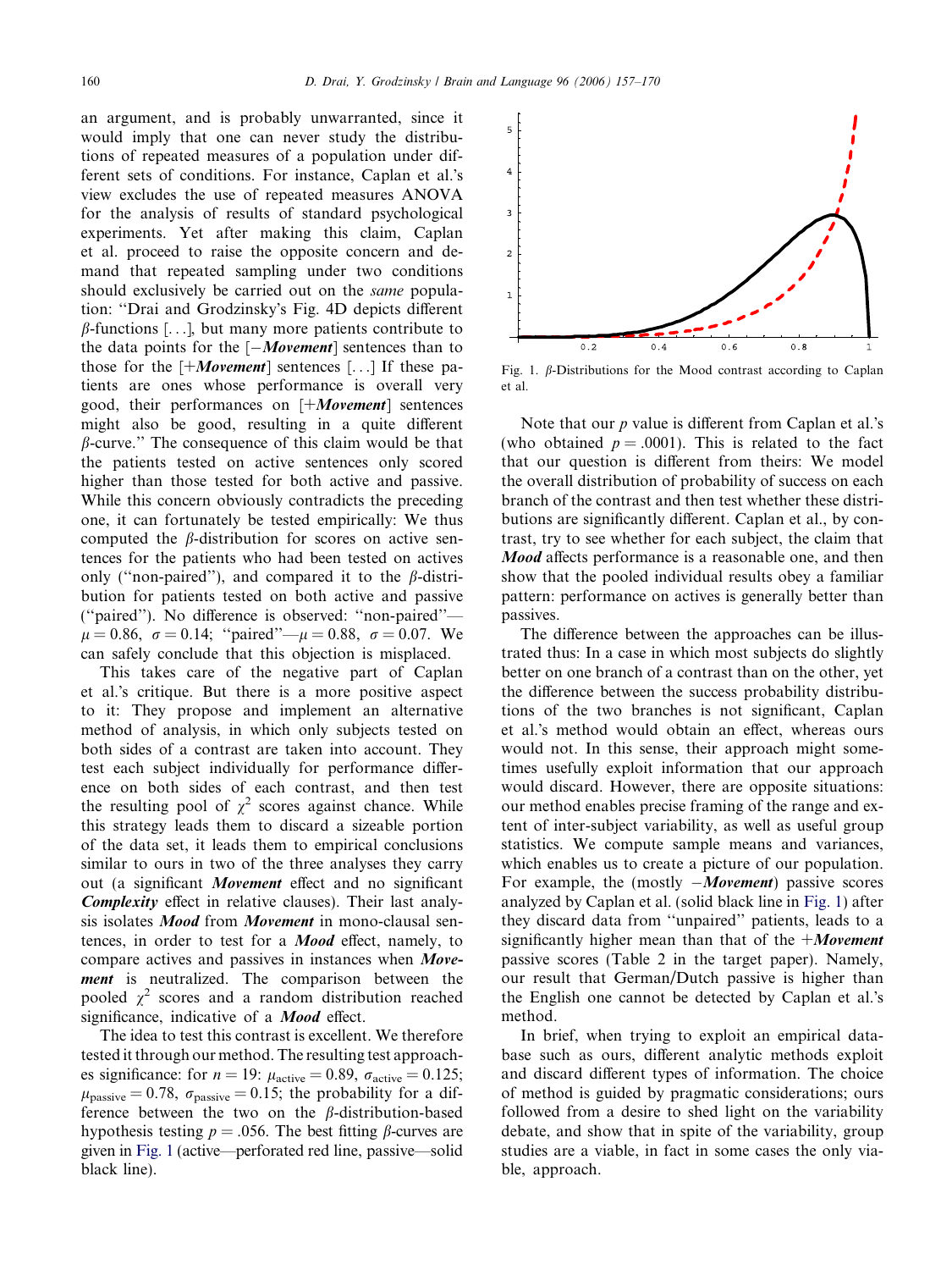Finally, Caplan et al. discovered a new structural relation among parts of the dataset we constructed they proposed a way to partition the data which, as we concluded, results in a **Mood** effect. While this finding is potentially important, and still awaits an account, it hardly warrants Caplan et al.'s conclusion that the TDH is ''refuted.'' The core predictions of the TDH are borne out: a robust movement effect in both mono-clausal and bi-clausal sentences, independent of Mood and Complexity. Moreover, the overall Mood effect obfuscates a subtle cross-linguistic difference: Unlike the other languages in the database, Dutch and German do not manifest a *Mood* effect. As the next section shows, the absence of a *Mood* effect follows from properties of the passive construction in these languages and suggests that the problem in front of us is more complicated than previously believed.

# 3.3. Toraldo and Luzzatti

These authors accept our results, but make several critical points. First, they argue that despite the structure in the data that we demonstrated, there is still quite a lot of between-subject variability. To clarify our thinking about this remaining variability, they propose a distinction between a qualitative and a quantitative type. They argue that some variable results imply inter-syndromic differences (qualitative), whereas others are mere differences of quantity within the same syndrome (quantitative). Our data and theirs, they further argue, contains variability that we missed, which could be qualitative in nature. This may have happened because we used the  $\beta$ -distribution, which led us to spurious generalizations.

We certainly agree that there is still unexplained variation, and accept the distinction between the qualitative and quantitative types. It is clear that our data set contains only the categories we focused on. In our target paper, we pointed out that the dataset contains variability above and beyond the distinctions we uncovered. We also proposed a way to think about it - that in cases like the passive construction (which Toraldo and Luzzatti analyze) each patient has an individual probability parameter. Toraldo and Luzzatti propose to investigate the distribution of this parameter whithin one of the categories we considerer (passive), and we cannot agree more. It is for this reason that we made our data set public, so that other researchers can use it to make new discoveries.

Whether this additional variability is inter- and intrasyndromic is more difficult to tell. Medicine categorizes pathological phenomena, but within each category there are individual differences. But there is no a priori way to know whether our results represent a variable, yet single, syndrome, or more than one syndrome.

Toraldo and Luzatti express concern over the use of the  $\beta$ -distributions model, mentioning the fact that these distributions are unimodal. While this is true, it does not preclude using the distributions to discover multimodality, in fact this is exactly what we do when differentiating between the  $+Movement$  and  $-Move$ ment performances, with the added benefit of an hypothesis testing framework for assessing the exact extent to which bi-modality is a more reasonable assumption than unimodality. They also observe that there may be a group of patients that perform at ceiling on passive. This may be true, yet in order to see whether or not it implies a new syndrome, much more work is needed: first, it is necessary to establish a quantitative method to test whether this performance pattern is indeed distinct from the rest of the group; second, if such a distinction is indeed found, we should then try and correlate this with other performances. The first step - establishing a distinction on quantitative ground - requires the reliance on an hypothesis testing framework, which will involve a family of distributions ( $\beta$  or others). For the second step, one should think about other performances that are expected from patients who are at ceiling in passive, show (by  $\beta$ -tests and the like) that these performances also distinguish them from Broca's aphasic patients, and then try to establish numerical correlations that would build a profile of a new syndrome.

No one has thus far attempted such a daring move. The data base we now made public this makes the beginnings of such a project be possible. We certainly hope that someone would take the challenge.

# 3.4. Informal summary

Let us summarize this section for the statistically less-proficient readers. Statistical objections to our paper regarded (1) the assumptions we made regarding the structure of our data set, (2) our analyses, which were said to discard data, and (3) our conclusions, as a new result—a Mood effect—was obtained. We argued that the objections in (1) are unjustified (or at least that some of them could be leveled against any empirical investigation in neuroscience); that (2) while every analysis discards some aspects of the data, ours provides the most comprehensive numerical picture among those under consideration, and that in any event, most effects in the dataset are sufficiently robust so that they hold across different analytic methods. Finally, we acknowledged (and replicated) the Mood effect, but pointed out that while being a new discovery, it does not diminish the force of our TDH-based claims, and in fact focusing on this last effect diverts attention from another new finding, that contrasts Dutch/German passive with the other languages, and to which we turn directly.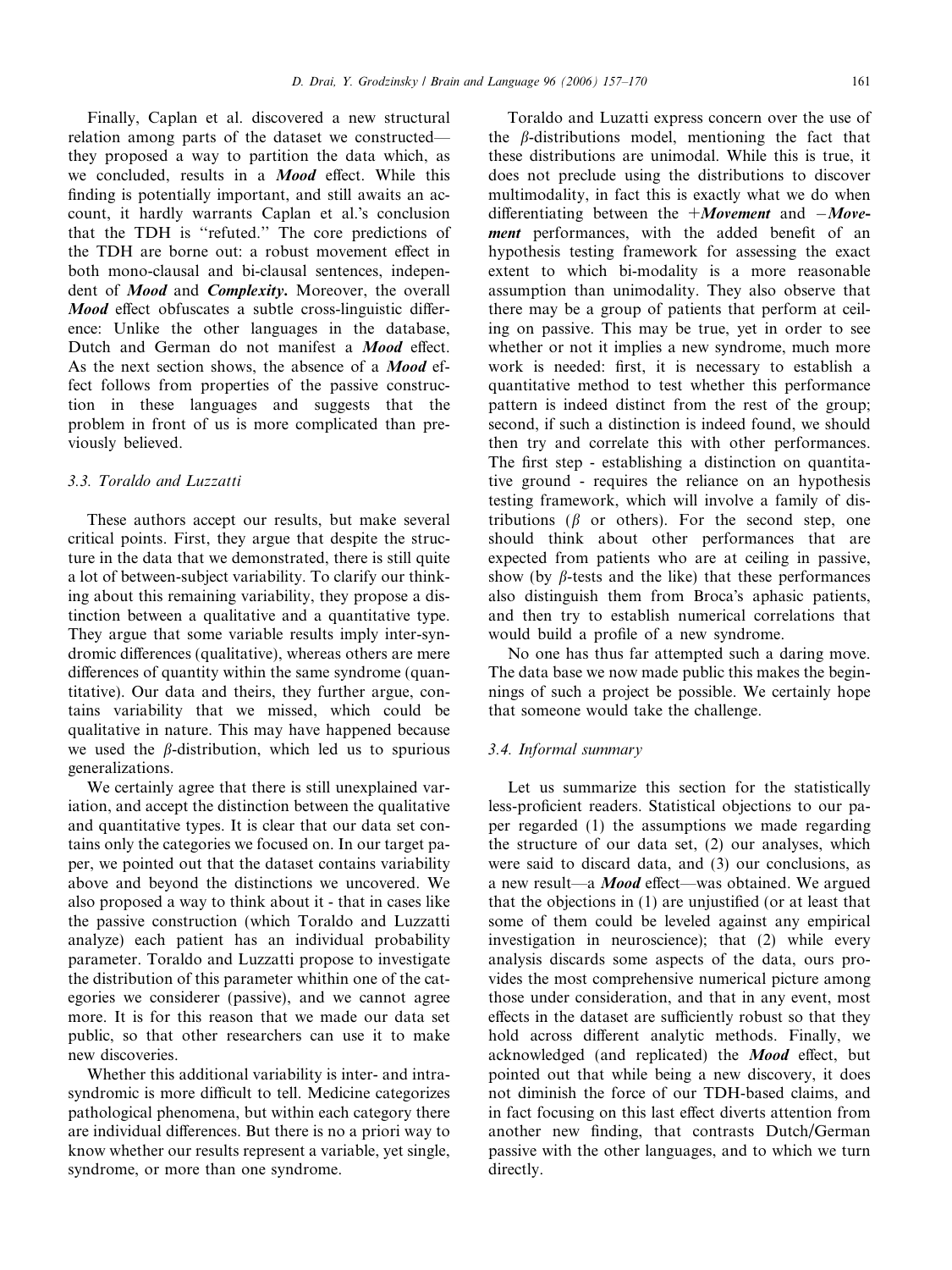## <span id="page-5-0"></span>4. The structure of passive in Dutch and German

# 4.1. Scope ambiguity differences between English and German

The English sentence (fragment) in (1) has two meanings, while its German counterpart (2) only has one:

- (1) Since he **forgot** to close all the windows...
- (2) Weil er *alle Fenster vergessen* hat zu schließen...<sup>2</sup> -Since he all windows(-ACC) forgotten has to close...

English speakers judge  $(1)$  as true when the subject's negligence has the result that not all the windows were closed. That is, he may have remembered to close some of the windows, but not all of them ended up being closed, because he forgot to close some (i.e., with the predicate forget taking scope over the quantifier all— (forget  $\gg$  all)). This sentence is also judged true if the result is that *all* windows remained open; that is, if for all the windows it is true that he forgot to close them (i.e., with the quantifier *all* taking scope over the predicate *forget*—(all  $\gg$  *forget*)). This exemplifies the well-known scope ambiguity phenomenon, which in (1) is putatively related to the existence of a negation operator within the verb forget, a fact that turns this otherwise innocuous verb into a Scope Bearing Element (SBE).

Almost equally well known is the absence of this phenomenon in certain analogous German (and Dutch and Japanese) sentences: Unless special intonational devices are used (to obtain a focus reading), the sentence in (2) only entails that all the windows remained open and not a single one was closed—it only has the interpretation in which the relationship between all windows and **forget** corresponds to their surface order (namely, where the quantifier *alle* takes scope over *vergessen*). This property of German is known as Scope Freezing (e.g., [Frey, 1993;](#page-12-0) [Krifka, 1998; Sauerland, 2003; Wurmbrand, 2003\)](#page-12-0).

Scope ambiguities like (1) are typically accounted for by assuming an abstract operation that moves the English quantified expression all the windows over the verb forget. This operation is known as Quantifier Raising, or QR (cf. [Fox, 2003](#page-12-0) for a recent exposition). The reason why the German sentence lacks the ''inverse scope'' interpretation (that is, the one in which the linear ordering of the quan-

(i) weil alle Fenster zu schließen vergessen wurden since all windows (-NOM) to close forgotten were -since they forgot to close all windows

(ii) weil alle Fenster zu schließen vergessen wurde 'since all windows(-ACC) to close forgotten was'. tifier alle and the verb in the post-QR representation is the reverse of their surface order) is subject to debate (cf. [Sau](#page-12-0)[erland, 2003](#page-12-0) for recent discussion).

Not that scope ambiguities are unavailable in German: they do exist, but overt movement is required to obtain them. Sentence (3), which differs from (2) only in that one SBE (the predicate forget with its embedded negation) moves overtly and crosses another (the quantified expression all the windows), is ambiguous, and just like the English (1) has two entailments—first, that some, but not all, the windows remained open, and second, that his forgetfulness pertained to each and every of them:

# (3) Er vergaß alle Fenster  $t$  zu schließen He forgot all windows (-ACC) to close -He forgot to close all the windows

The reason for the cross-linguistic difference may be somewhat of a mystery, but it is nonetheless clear that the availability of scope ambiguity in (3) and its absence in (2) correlate with overt syntactic movement. That is, the English-like ambiguity in (3) seems to become available as the verb moves leftward, crossing the quantified expression. Ambiguity between two SBEs in German is thus impossible in configurations such as (4a) which schematizes (2), but possible in (4b) that corresponds to  $(3)$ :<sup>3</sup>

| (4) a. $SBE_1SBE_2$                       | 1 meaning:                 |
|-------------------------------------------|----------------------------|
|                                           | (all windows $\gg$ forget) |
| b $SBE_2$ $SBE_1$ $t_{SBE_2}$ 2 meanings: |                            |
|                                           | (all windows $\gg$ forget) |
|                                           | (forget $\gg$ all windows) |

Scope ambiguities in German thus correlate with certain movement operations. We can use their presence or absence (as evidenced by the availability or absence of certain meanings) as a diagnostic test for these movement types. Armed with this test, we now move on.

# 4.2. Passive in aphasia, and the English-Germanic contrast

Bastiaanse and Zonnenfeld and de Bleser, Burchert, and Schwarz argue that we misanalyzed passive in German and Dutch. They point out that we placed it in the  $-Move$ ment category, despite the widely accepted view that it is  $\frac{2}{3}$  The presence or absence of ambiguity depends on the case of Alle derived by movement. As a first step toward a reply, we

Fenster. When Nominative (i), the sentence is ambiguous; when Accusative (ii), it is unambiguous (see Wurdbrand, 2003 for discussion of such contexts, where further complexities arise, that need not concern us):

<sup>&</sup>lt;sup>3</sup> The presentation here is simplified, and ignores other complications, most notably the fact that the NP alle Fenster actually starts out as the object of zu schließen. It is not relevant to the present analysis because the verb vergessen starts to the right of the NP and moves leftward. As a consequence, both SBEs move leftward, maintaining the scopally relevant order between them, and hence the depiction in (4) can ignore these initial movements. Cf. [Wurmbrand \(2003\).](#page-13-0)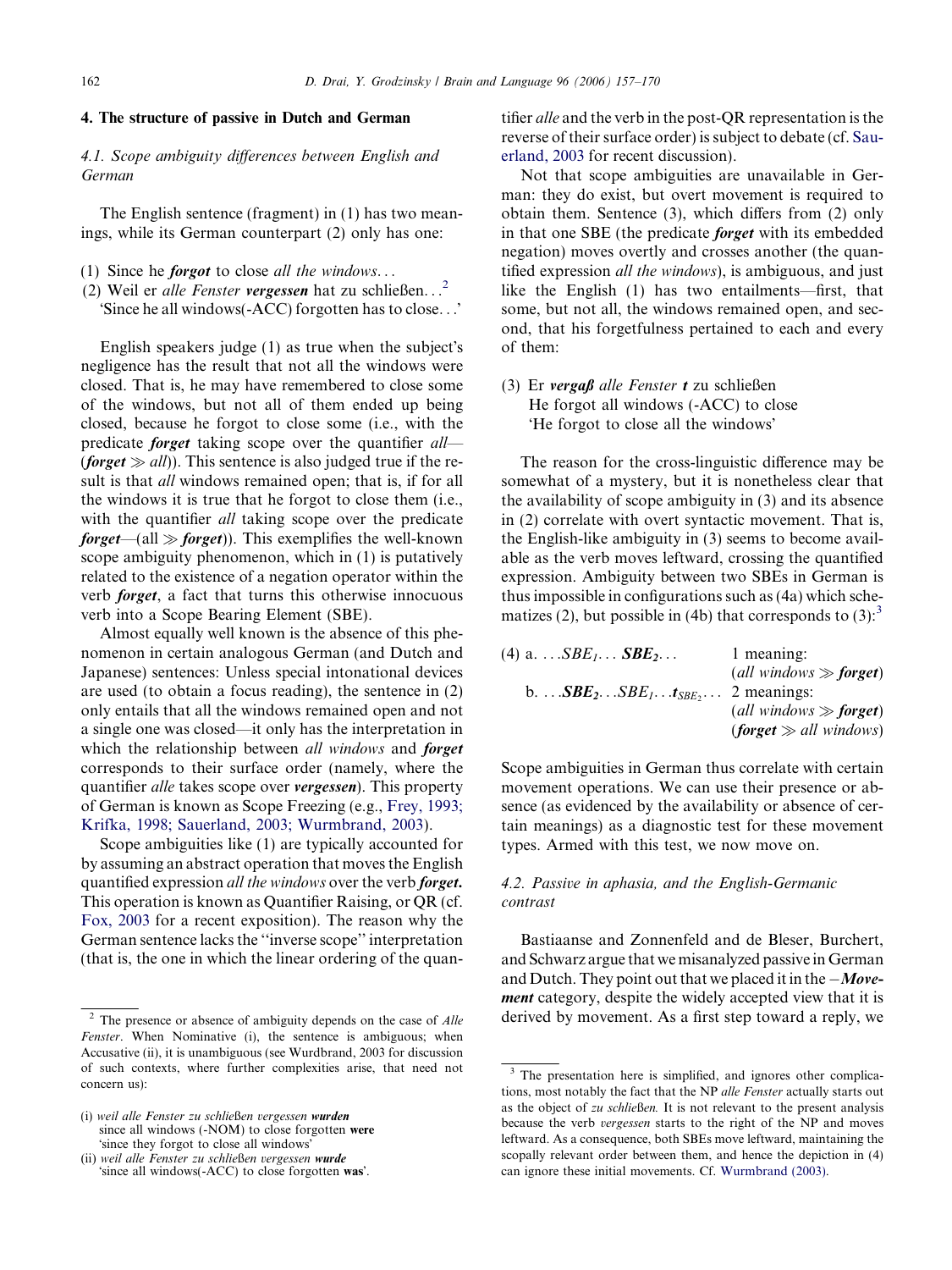note that our sin might actually have been greater: We analyzed not only passives as  $-Movement$ , but also actives, even though it is well known that their derivation, too, involves movement. Specifically, it is currently more-or-less uncontroversial that subjects, even in active sentences, move from the specifier position of VP to a higher surface position (cf. [Koopman & Sportiche, 1991\)](#page-12-0):

# (5) He<sub>1</sub> [t<sub>1</sub> closed the window]

We ignored this fact, because this leftward movement from the left of the verb does not seem to interact with the comprehension deficit in Broca's aphasia (cf. [Grod](#page-12-0)[zinsky, 1995a, in press,](#page-12-0) for discussion of this point). Indeed, our critics rightly did not take us to task on it, seemingly realizing that we were only concerned with syntactic movement that is relevant to Broca's aphasia. What they do question is our decision to categorize Dutch passive (represented in the target paper as in (6)) as  $-Movement$ :

(6) (Door het meisje) wordt de jongen  $\triangleleft$  gekust '(by the girl) was the boy  $\blacktriangleleft$  kissed'

In our target paper, we used a leftward pointing arrow " $\blacktriangleleft$ " to annotate some sort of displacement, distinguishing it from another sort, an arrow pointing rightward " $\blacktriangleright$ " which we represented as  $+Movement$ . We categorized the former, evident in Germanic passive, as  $-Movement$ , with the implication that, like the subject displacement in the English active (i.e., movement from VP-internal position as in (5) above), this operation is irrelevant to the aphasic comprehension deficit. It is to this categorization that our critics object. Taken to task, we now justify our categorization.

How can we discover the derivation of Germanic passive? In English, surface consequences of movement are visible, as passivization moves the object of the active across the verb, (eventually) placing it in subject position. It is not difficult (though non-trivial) to be convinced that the object moves leftwards, thereby crossing the verb and leaving a trace to its right:

# (7) The window<sub>2</sub>  $[t'_2$  was **closed**  $t_2$ ] (by him)

In Germanic, however, the effects of movement are less visible—the object of the active (8a) and the subject of the passive (8b) are on the same side of the main verb.

## (8) a. Er hat alle Fenster geschlossen b. Alle Fenster wurden geschlossen

Yet reliance on surface order is not enough, especially in Germanic languages. Invisible movements may have taken place during the derivation, which might affect comprehension in aphasia. We need to rule these out. Still, our task here is limited: we do not need to discover how passive in German/Dutch is derived, but rather, to decide whether or not there are movement operations that set it apart from its active counterpart in ways that interact with the comprehension deficit in Broca's aphasia. We claim that no such operations are involved, because unlike English (5), movements in both active and passive in Dutch/German do not cross the verb, leaving both constructions on a par with respect to the aphasic deficit. We use Scope Freezing to demonstrate this parity.

Above we concluded that Scope Freezing tests whether two SBEs crossed each other. It might thus be the right tool for the job of comparing active sentences to their passive counterparts, in order to see whether order-changing operations have taken place at some stage of the derivation. Take an active fragment like (9) that contains a verb and an object which are SBEs but is nonetheless scopally unambiguous due to Scope Freezing (cf. the schematic configuration (4a)). If passivization involves additional (albeit invisible) crossing, scope ambiguity is predicted (as one SBE crosses another, like in (4b)). If, however, passivization does not involve additional crossing, no meaning difference between the active and the passive is expected, hence no ambiguity in the latter. As [Wurmbrand \(2003\)](#page-13-0) observes, both active and passive in (9) have one meaning only:

- (9) a. Weil er alle Fenster vergessen hat zu schließen... since he all windows(-ACC) forgotten has to close... 'since he forgot to close all the windows'
	- b. Weil alle Fenster zu schließen vergessen wurden... since all windows (-NOM) to close forgotten were-PL... -since they forgot to close all the windows

The Scope Freezing diagnostic, that tests for order-changing movement, shows that passive and active in Germanic are on a par. This brings us to the cross-linguistic difference we sought to underscore: in English, Spanish, and Hebrew, passivization moves the object leftward so that it crosses the verb, and an active/passive performance difference is observed in aphasia; in German/Dutch passive, by comparison, the moved object does not cross the verb in the same manner, no performance difference is observed for the aphasic patients. Thus, while there is movement in German/Dutch passive, the absence of crossing makes this movement irrelevant to the aphasic deficit. For this reason, movement in Dutch and German passive was ignored in our analysis (cf. [Grodzinsky, in press,](#page-12-0) for one possible analysis).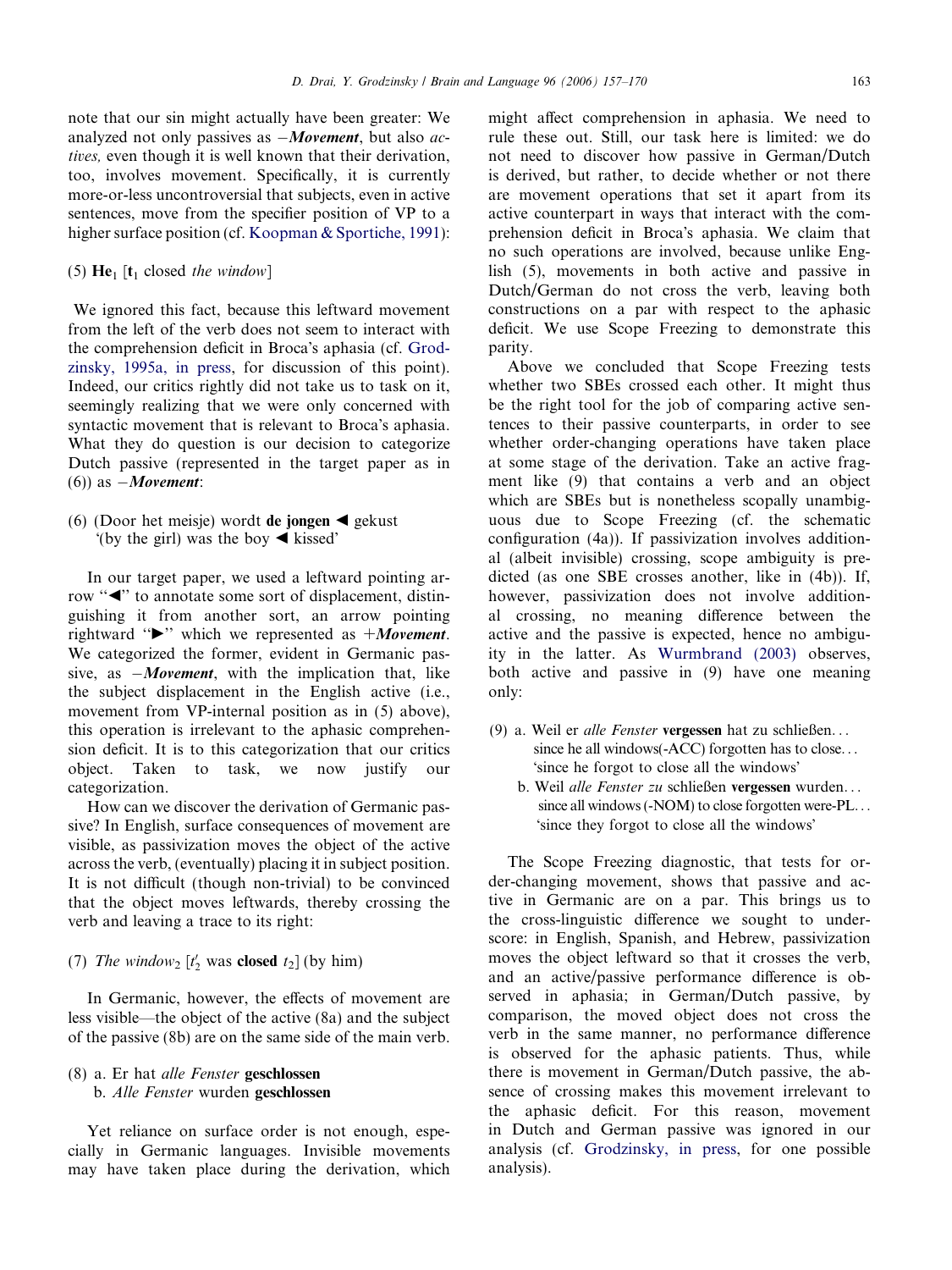# 4.3. Other syntactic issues that regard Germanic languages

Dutch allows the following alternation in passive sentences, in which the optional  $by$ -phrase can be placed in two different locations:

(10) a. Door het meisje wordt de jongen gekust 'By the girl was the boy kissed' b. De jongen wordt Door het meisje gekust

One experiment ([Friederici & Graetz, 1987\)](#page-12-0) tested aphasic performance on both configurations, finding no difference—the fronting of the by-phrase did not diminish the patients' (otherwise high) level of comprehension performance on this construction. While all the patients we discuss were tested on version (10a), and only a subset of the patients was tested on (10b), in our paper we chose to exemplify Dutch passive by sentence (10b), as it simplified the presentation. In particular, we explicitly suppressed the contrast in (10), which is irrelevant to our quantitative analysis (cf. note 12 in our target paper). With that, Bastiaanse and Zonnenfeld disagree. They claim that the use of the two manifestations of this alternation (i.e., the  $\pm$ fronting of the by-phrase) by Friederici and Graetz disqualifies their study and excludes it from consideration, and that, moreover, the TDH has the wrong prediction in this case. That the experiment is relevant to our discussion almost goes without saying, because it included both types (10a,b) with the same results. We now examine the interaction between the position of the by-phrase in Dutch passive and the TDH.

At issue is the manner by which  $\theta$ -roles reach the object of the by-phrase in passive. The rich literature on this issue (e.g., [Baker, Johnson, & Roberts, 1989; Fox](#page-12-0) [& Grodzinsky, 1998; Jaeggli, 1986; Marantz, 1984;](#page-12-0) to mention just a few) has these conclusions (relevant to our context): a. By-phrases in passive are typically assigned the verb's external  $\theta$ -role; how this happens is not clear, but the assignment process seems to involve the passive morphology on the verb. b. Objects of byphrases have  $\theta$ -roles even when the predicate is not a verb, hence there is no passive morphology around, from which this  $\theta$ -role could originate; in these cases, the preposition by seems to assign a default role, that is either agent or instrument, never experiencer or source ([Fox & Grodzinsky, 1998; Jaeggli, 1986\)](#page-12-0):

| $(11)$ a. The destruction of the city | agent       |
|---------------------------------------|-------------|
| (by the enemy)                        |             |
| b. The destruction of the city        | instrument  |
| (by lightning)                        |             |
| c. The fear of John (*by Bill)        | experiencer |
| d. The gift to John (*by Bill)        | source      |

The preposition  $by$ , then, is inherently capable of assigning an agent or an instrument role, as evinced by the role of its object in nominals, that is, in the absence of passive morphology.

Consider now fronted by-phrases in Dutch passive (10a). It is not clear that they are derived by movement, as they always have a quasi-adjunct status (cf. Grimshaw, 1990) Still, we will assume with Bastiaanse and van Zonnenfeld that they are derived by movement, and hence leave behind a trace that mediates the assignment of a  $\theta$ -role (from the passive morphology). Under these circumstances, it would follow that in Broca's aphasia, the fronted by-phrase is disconnected from its  $\theta$ -role, as Bastiaanse and van Zonnenfeld observe. Yet, in light of the fact that by-phrases can be thematically active in the absence of this  $\theta$ -role (as we saw in (11)), this disconnection may be inconsequential to the deficit in Broca's aphasia. That is, if the verb at issue is agentive, then even if the fronted  $by$ -phrase does not receive a  $\theta$ -role due to trace deletion, the argument inside it would still be agent, as this is the default role that  $by$ assigns, as we have seen in (11). Thus in the context of agentive verbs, Bastiaanse and van Zonnenfeld's observation leads to a conclusion opposite from theirs, namely that the TDH predicts normal performance, precisely as Friederici and Graetz found.<sup>4</sup>

There is, however, a subtle prediction that can be derived here: Although in the context of passivized agentive verbs, the fronting of Dutch by-phrases should not diminish comprehension performance in Broca's aphasia, if a movement operation is involved (and recall, this in itself is not clear), then performance should drop sharply when by-phrases of passivized experiencer verbs (of the type see, hear, love, hate, fear, etc.) are fronted. This would happen because, subsequent to trace deletion, the object of the  $by$ -phrase should be dissociated from the experiencer role that the predicate assigns, and the preposition  $by$  would assign it an agent role by default, and a deviant representation that contains agent instead of experiencer would result. In the absence of auxiliary assumptions, then, we would thus expect to obtain differential performance levels on the following, although performance should be normal on both instances when the by-phrase would be in situ (cf. Fox  $\&$  Grodzinsky, [1998,](#page-12-0) for somewhat similar discussion in the context of children's grammar):

<sup>4</sup> The Default Strategy should be considered here as well. It is not clear whether it is invoked, because the object of the  $bv$ -phrase is not thematically lacking (or ''dangling,'' as it has been called), having received the agent role from by; yet even if the strategy is invoked, it alone can help obtain the desired result: A fronted  $by$ -phrase brings its object to sentence-initial position, and the strategy assigns it the agent role. Either way, the position of the  $by$ -phrase in agentive verbs is orthogonal to the comprehension deficit in Broca's aphasia.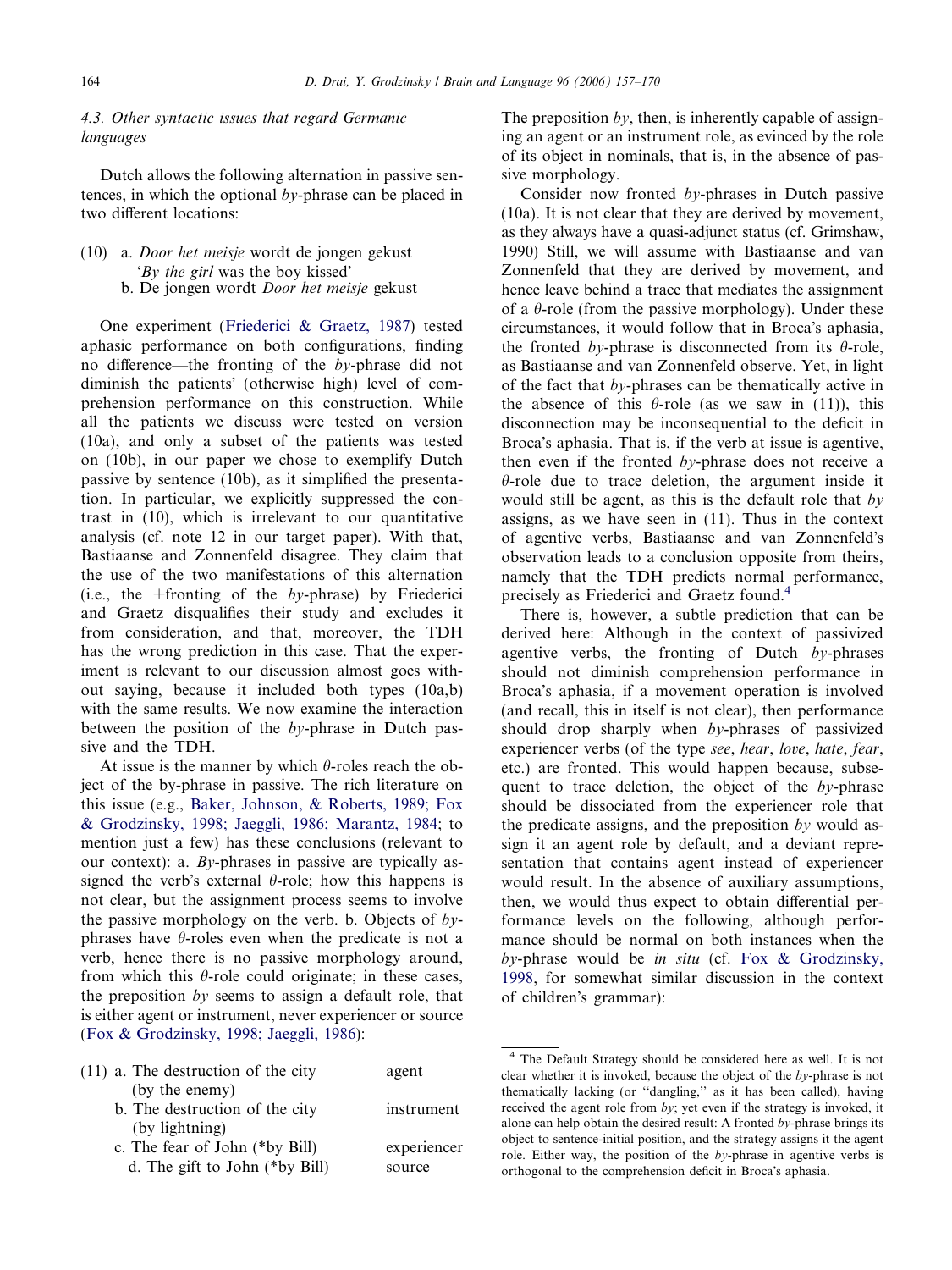- <span id="page-8-0"></span>(12) a. Door het meisje wordt de jongen gekust 'By the girl was the boy kissed'
	- b. Door de meisje wordt het jongen gevreesd 'By the girl was the boy feared'<sup>5</sup>

In any event (and pending the results of an experiment to that effect), the [Friederici and Graetz \(1987\)](#page-12-0) study only involved agentive verbs, resulting in high performance levels, as the TDH predicts.

Bastiaanse and van Zonnenfeld raise another issue— Germanic V2. They point out that Dutch and German are known to be SOV languages, and that verbs in main clauses are nonetheless found in the well-known second position of the main clause, leading to an analysis according to which in main clauses, verbs invariably move to second position (S O V  $\rightarrow$  S V<sub>i</sub> O t<sub>i</sub>). As this movement leaves a trace behind, our critics argue that the TDH should lead to problems in simple active declaratives in German and Dutch, contrary to fact.

This argument would be potentially interesting had the TDH claimed that traces of verbs are deleted. However, the empirical evidence speaks against that: In various studies, Broca's aphasics have repeatedly demonstrated sensitivity to verb movement (or more generally, to head movement, cf. [Grodzinsky & Finkel, 1998; Linebarger,](#page-12-0) [Schwartz, & Saffran, 1983; Lonzi & Luzzatti, 1993;](#page-12-0) see [Grodzinsky, 1995a, 1995b](#page-12-0) for discussion of the restrictive nature of trace deletion; see also [Grodzinsky, 2004](#page-12-0) for discussion of the TDH in the context of German main clauses). This differential sensitivity is not surprising, given the different theoretical status of phrasal traces and those of head movement (cf. [Chomsky, 1995\)](#page-12-0).

## 4.4. Experimental issues regarding the Germanic passive

The two preceding arguments regarding Germanic (fronted  $bv$ -phrases, main verbs in second position) lead Bastiaanse and van Zonnenfeld to reject both Friederici and Graetz's and [Kolk and van Grunsven](#page-12-0)'s (1985) experiments from consideration. As we have seen, neither argument justifies the exclusion of these from the pool. Bastiaanse and van Zonnenfeld then discuss a new study (Bastiaanse and Edwards, 2004) of Dutch active/ passive, that putatively failed to replicate past results to which we alluded above. Reanalyzing a subset of the new results, we compared SVO actives to passives.<sup>6</sup> Group results ( $n = 13$ ):  $\mu_{\text{active}} = 0.83$ ,  $\sigma_{\text{active}} = 0.21$ ;  $\mu_{\text{passive}} =$ 0.71,  $\sigma_{\text{passive}} = 0.239$ ; the probability of a difference between the two on our hypothesis testing,  $p = .4$ . These results agree with our conclusion that Dutch actives and passives are not different in Broca's aphasia. Compare with our results for English ( $n = 27$ ;  $\mu_{\text{active}} =$ 0.829527,  $\sigma_{\text{active}} = 0.133529$ ;  $\mu_{\text{passive}} = 0.630427$ ,  $\sigma_{\text{passive}} =$ 0.205748;  $p = .0014$ ). This contrast is evident in the fitted  $\beta$ -curves (active—perforated red line, passive—solid black line) (see [Fig. 2\)](#page-9-0).

The results, then, are clear: the active/passive difference observed for English is not found in the Dutch/ German case. The means and variances for actives are similar, and hence the cross-linguistics effect is due to passive—low in English and higher for German/Dutch. Remarkably, the difference between English and German/Dutch scope ambiguities correlates with the aphasic performance.<sup>7</sup> And while we do not have an account, the correlation itself seems worth exploring.

## 5. Italian active/passive: A puzzle

We now move on to another potentially interesting cross-linguistic difference, from a study by [Caramazza](#page-12-0) [et al. \(2005\).](#page-12-0) They present a data set culled from comprehension scores of 38 Italian Broca's aphasics. While error rates on passive were higher than those for active in this data set, no significant difference was found between the two conditions.

Caramazza et al. used statistical tests that are based on paired individual performances (mostly  $\chi^2$ ). For the reasons we gave above, a broader picture is necessary, and we thus reanalyze these data with our analytic tools. Our analysis indeed confirms that at the group level, there is no significant difference between performance on active and on passive (group  $(n = 38)$ ) results:  $\mu_{\text{active}} = 0.77$ ,  $\sigma_{\text{active}} = 0.13775$ ;  $\mu_{\text{passive}} = 0.69$ ,  $\sigma_{\text{passive}} = 0.167033$ ; the probability for a difference between the two on the  $\beta$ -distribution-based hypothesis testing,  $p = .16704$ . A similar result also seems to hold for Broca's aphasics' performance in another recent study in Italian which featured the active/passive contrast (Luzzatti et al., 2000, group  $(n = 11)$  results:  $\mu_{\text{active}} = 0.802449, \ \sigma_{\text{active}} = 0.178722; \ \mu_{\text{passive}} = 0.652488,$  $\sigma_{\text{passive}} = 0.259438$ ,  $p = .319543$ ). These results, however, contrast with those obtained for our English data set  $(n = 27)$ , already reported above. The contrast is evident in the fitted  $\beta$ -curves (active—perforated red line, passive—solid black line) (see [Fig. 3\)](#page-9-0).

 $5\,$  We thank Ineke van der Meulen for her help with the Dutch examples. Christiane Ulbrich informs us that the same is true for German:

 $(i)$ Von einem Mädchen wurde John geküsst.

By a girl John was kissed. (ii) Von einem Mädchen wurde John geliebt.

By a girl John was loved.

<sup>6</sup> See Bastiaanse and Edwards, (2004, p. 101, Table A1 in the Appendix). We compared the proportion of correct responses (the  $+$ " column) in their AVT and TAV conditions.

 $7 A$  similar (though not unproblematic) result has been obtained by a study of English and German speaking children. [Aschermann,](#page-12-0) Güzlow, and Wendt (2004) compared patterns of acquisition of active and passive in the two languages, and found that the latter children attain passive earlier than the former.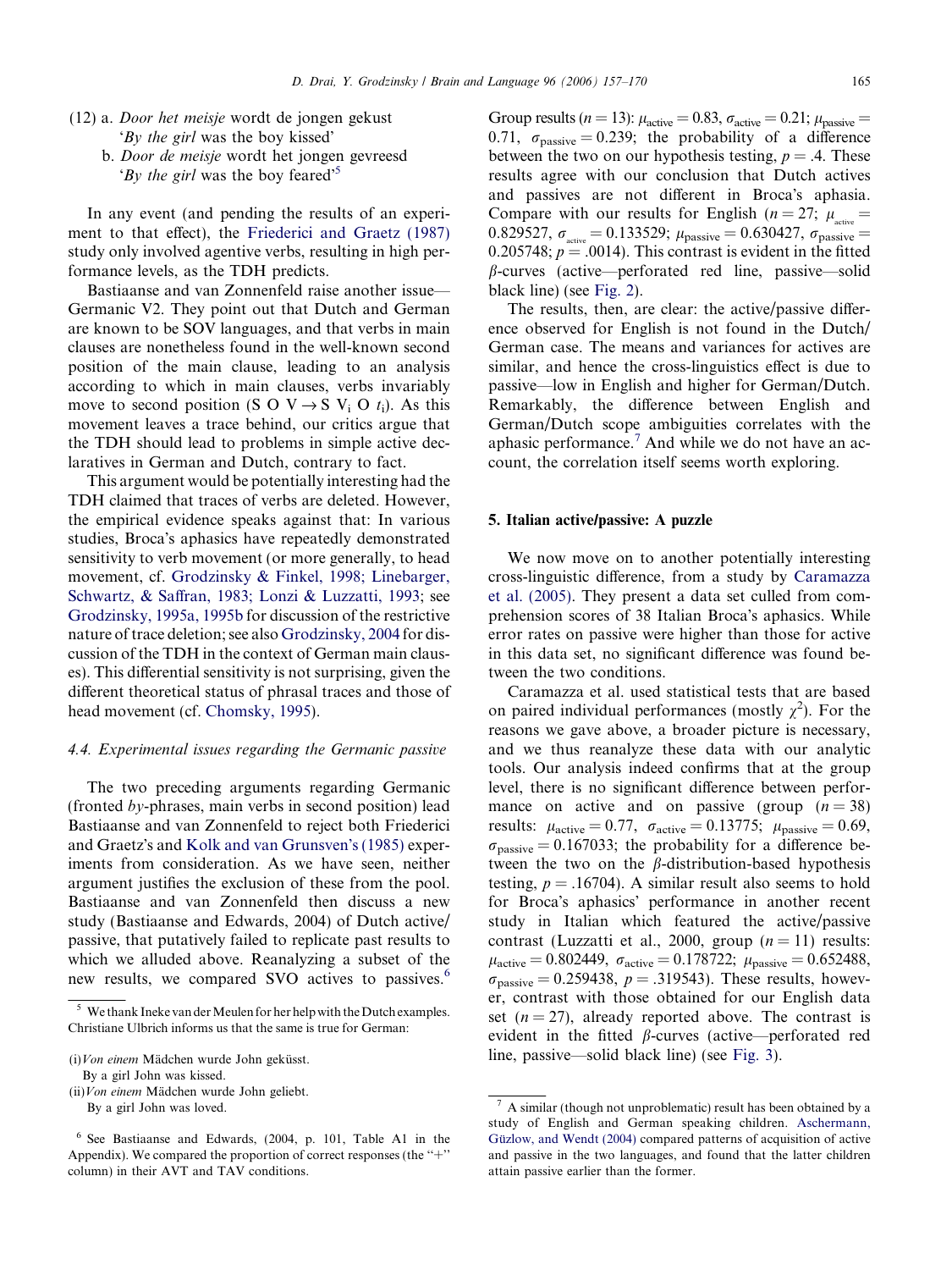<span id="page-9-0"></span>

Fig. 2.  $\beta$ -Distributions for the recent active/passive Dutch study and for English.

Like the Dutch/German case, no significant active/ passive difference was found. Our analysis enables us to look at group means, and discover a difference between Dutch/German and Italian: Unlike the Dutch/ German case, the absence of an effect is not attributable to passive. Rather, the mean Italian performance scores for active sentences are somewhat lower than English, whereas those for passive are somewhat higher.

What could be the reason(s) for the remarkable difference between English and Italian? Caramazza et al. do not answer this question, so we can at least consider the logical possibilities, as we did in the Dutch/German case: (i) the Italian and English tests differ in a relevant way; or (ii) the languages differ in a way that interacts with the patients' deficit; or (iii) the patient groups are different.

No obvious solution is in sight: First, Caramazza et al. provide one example of a stimulus, but not a complete list, so we are unable to comment on the test. Second, at this point we are unaware of anything that sets the Italian passive apart from its English counterpart in any relevant respect. Lastly, there might be something special about the particular group of patients that were tested, yet neither this paper, nor Luzzatti et al.'s, contain a suggestion or a hint in this direction. The mystery of Italian passive thus awaits solution. Importantly, and contrary to Caramazza et al.'s suggestion, the data are highly structured, setting languages apart in ways that lead to the formulation of new research questions. The statistical tools we offer, and theoretical tools such as the TDH, seem indispensable when such problems are contemplated. Moreover, only a group-level analysis provides a vantage point from which the present result can be seen: group means and variances can be computed, and a comparison between the two Italian groups of patients can be made, which underscores a pressing need to understand the Italian case.

## 6. Anatomical variation

Amunts and Willmes note that lesion localization in aphasia is carried out through neuroimaging instruments, whose current resolution only enables the identification of topographic landmarks, but not cytoarchitectonic borders. Functional compartmentalization, they note, is more likely to align with the latter. This limitation, Amunts and Willmes conclude rather gloomily, diminishes the likelihood that lesion analysis in aphasia would scope Broca's region precisely, hence we still have a way to go before we can use aphasia to establish precise structure/function parallels. Ideally, then, having access to cytoarchitectonic borders at the individual subject (or patient) level would improve structure/function mapping.

This perspective is quite plausible. In fact, as the commentary shows, anatomical work by Amunts and her colleagues (e.g., Amunts et al., 1999; Amunts & Zilles, in press) has improved our understanding of the anatomical variability that exists in the language regions. Yet does it evacuate current mapping methods of their content? We would argue that our results suggest that Amunts and Willmes's bleak perspective is not in place, and that a cautiously optimistic outlook is the right one.

Before attempting to adjudicate between gloom and optimism, however, we must first backtrack a bit, be-



Fig. 3.  $\beta$ -Distributions for the active/passive contrast in two Italian studies and in English.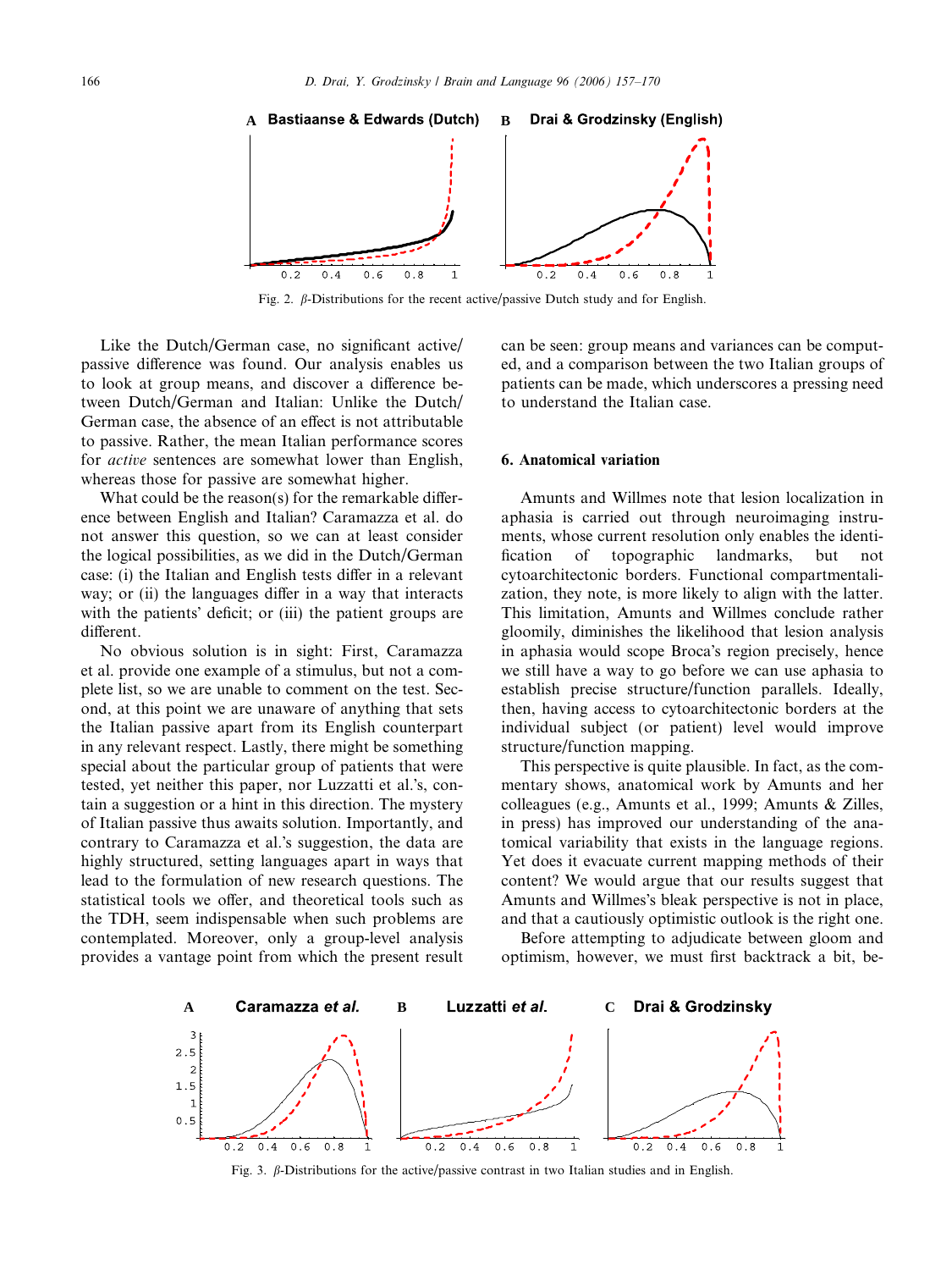<span id="page-10-0"></span>cause to begin with, the diagnosis of patients in our data set was determined on mostly behavioral, not anatomical, grounds. We must, therefore, consider the issue of anatomy/function alignment in two steps: First, we must see how closely clinical diagnosis is related to lesion site (if at all); second, we must see what consequences there are to Amunts and Willmes' observation that the alignment between macro-anatomically defined lesion boundaries and microscopically delineated cytoarchitectonic borders is poor.

Clinical signs and anatomy first. Diagnostic tests of aphasia (typically the BADE, WAB, AAT and the like) are not precise tools. Yet they do give a reasonably clear idea regarding the involvement of certain brain regions. From the perspective of gross anatomy, the area implicated in Broca's aphasia includes Broca's area, but goes beyond it. Broca's aphasia is taken to "encompass most of the operculum, insula, and subjacent white matter, exceeding Broca's area'' ([Mohr, 1976, p. 202\)](#page-12-0). And although there are questions as to the precise borders of this area, and their relation to severity of non-fluent aphasia (see [Naeser, Palumbo, Helm-Estabrooks,](#page-12-0) [Stiassny-Eder, & Albert, 1989](#page-12-0)), the area described by Mohr seems necessary for producing the classical picture of Broca's aphasia consistently. Thus, while Naeser et al. find that frontal patients with no speech at all, or only with stereotypes, are anatomically distinct from classical Broca's patients in that they suffer not only from damage to Broca's area, but also to subcortical structures and connections (around the peri-ventricular white matter), there does not seem to be a serious challenge to the close connection established between the signs of Broca's aphasia—as picked up by clinical tests—and Broca's area and its vicinity.

As Amunts points out, the size of the area described by Mohr might be explained by the cytoarchitectonic variation her work has discovered. It is quite likely that Mohr's (and others') conclusions regarding the extent of the anterior language areas are a consequence not of the overall size of the area that produces Broca's aphasia, but rather, of individual variation in the positioning of the relevant neural tissue. Be it as it may, the proof (or at least a flavor thereof) is in the pudding: our reliance on clinical diagnostic tests (and imaging information when available) helps us focus on the left anterior frontal regions, imprecise as it might currently be, by still leading to a behaviorally stable and linguistically coherent picture. Thus, while precise cytoarchitectonic mapping of syntactic ability is a yet unaccomplished desideratum (as is a cytoarchitectonic map of motor, visual, or object recognition ability), we are perhaps closer to it than are many other areas in cognition: the structure found in behavioral lesion data, together with precise anatomical discoveries like those due to Amunts and her colleagues, brings us closer to such maps. Once enhanced instrumentation would give us access to cytoarchitectonic information in vivo, we will hopefully be able to see through anatomical variation, just as we are now beginning to abstract away from behavioral variation through statistical and linguistic tools.

# 7. Alternative linguistic analyses

Two alternative analyses of the data were proposed, both aimed at deriving production and comprehension patterns: Bastiaanse and van Zonnenfeld propose the Derived Order Problem Hypothesis (DOP-H), and Friedmann attempts an extension of the Tree-Pruning Hypothesis (TPH) to comprehension. Seeking to keep the focus of this paper on the quantitative analysis of comprehension in Broca's aphasia, we will touch on each proposal briefly.

The DOP-H claims that Broca's aphasic patients have a problem with ''derived word orders.'' As far as one can tell, this proposal is for the most part indistinguish-able from [Schwartz, Linebarger, Saffran, and Pate](#page-13-0)'s [\(1987\)](#page-13-0) ''mapping hypothesis,'' the claim that the comprehension of constructions that contain moved constituents—those to which the mapping of  $\theta$ -roles onto arguments is indirect (mediated by a trace)—is poor in Broca's aphasia. This theory, built around syntactic movement, is a rather loose variant of the TDH, because at best, it partitions the data into  $-Movement$  constructions that are "well" comprehended and  $+Movement$ constructions that are comprehended ''poorly.'' Crucially, it cannot derive actual performance levels (cf. [Grod](#page-12-0)[zinsky, 1990, p. 70, 2000](#page-12-0) for critique along these lines). From a current perspective, the Mapping Hypothesis is empirically inadequate even in its own terms, because a broad range of comprehension results have been added to the literature since it was proposed, calling for a more refined approach. Among these are the comprehension contrasts documented for quantified vs. nonquantified subjects in passive, both of which are + Movement ([Balogh & Grodzinsky, 2000; Saddy, 1995\)](#page-12-0); similarly, it is incapable of handling the performance asymmetry regarding which-N vs. who object questions (both of which are  $+Movement$ , see [Hickok & Avrutin,](#page-12-0) [1995](#page-12-0)); and finally, it fails on the English vs. Dutch/ German differences in passive that were discussed above.

Interestingly, there are some relatively new results that do distinguish the DOP-H from the Mapping Hypothesis. In particular, as the notion ''derived'' seems germane to the DOP-H, there is no reason to expect "good" performance on any *active* sentence, because these constructions are "derived," that is  $+Momentum$ , as in general, subjects are thought to move to their ''surface'' position from a lower position, internal to the VP (cf. [Koopman & Sportiche, 1991,](#page-12-0) among many others). This prediction is of course contrary to fact. Likewise, patients' inability to detect violations of constraints on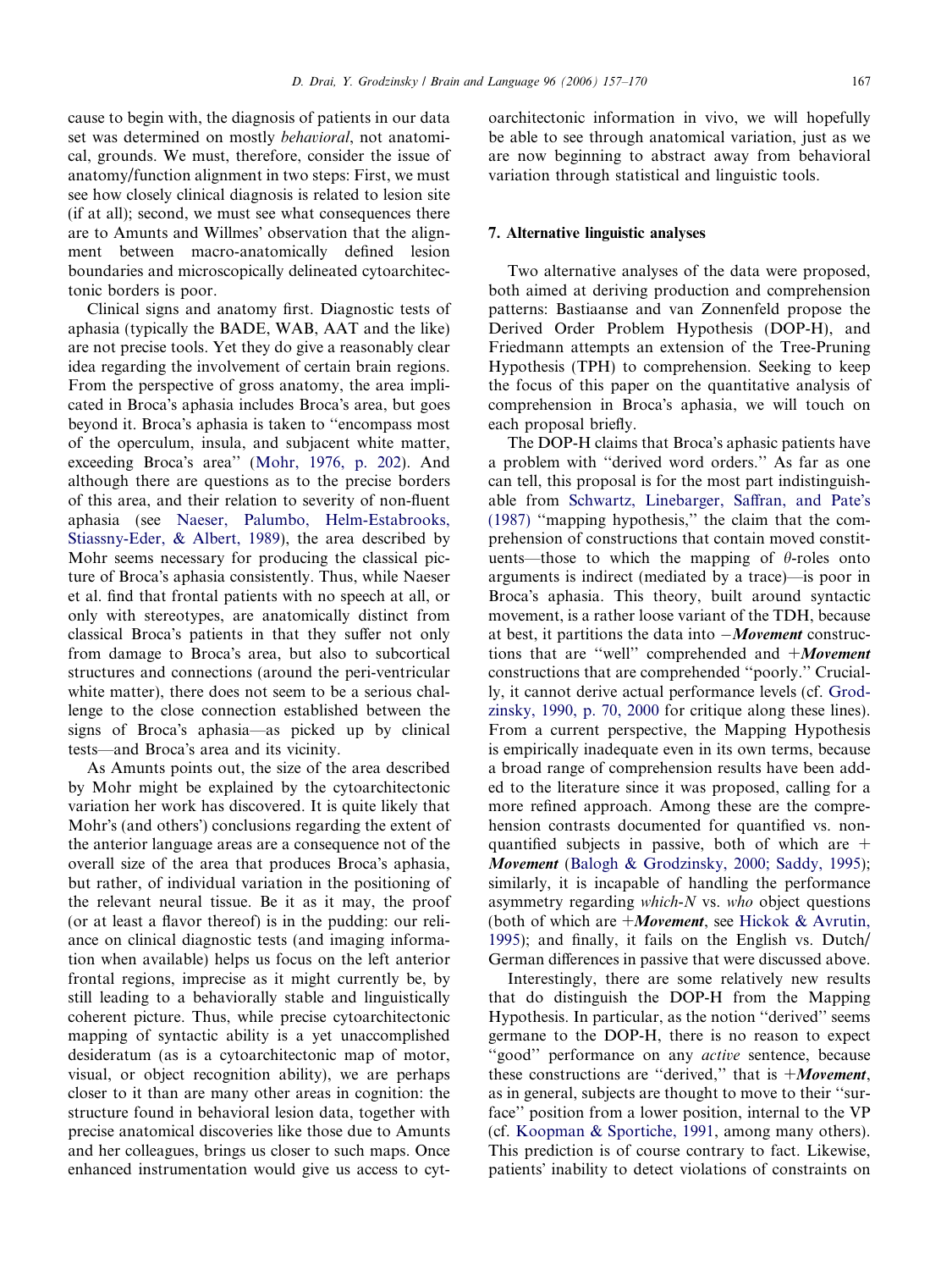movement predicts failure in detecting violations of constraints not only on phrasal movement, but also on head movement. Massive evidence to the contrary exists in the literature ([Grodzinsky & Finkel, 1998; Linebarger](#page-12-0) [et al., 1983; Lonzi & Luzzatti, 1993\)](#page-12-0).<sup>8</sup> The interpretation we offer of the DOP-H, then, seems to have little empirical support, if any.

Friedmann also tries to derive one aspect of the results from a deficit model designed for production patterns—the TPH. Based on several studies she reviews, she concludes that Broca's aphasic patients who were tested on both object relatives and passives were either at chance in both structures, or only on object relatives, yet, crucially, never at chance on passive but not object relative.<sup>9</sup> She then proposes to account for this pattern by appealing to the severity aspect of the TPH. This account, originally designed for production, assumes a particular ordering of functional categories in a phrase marker, and claims that in Broca's aphasia, the top part of the tree is ''pruned''; further, it seeks to identify degrees of severity in production with the relative height of the locus of impairment. The higher the locus of impairment, the lesser the degree of severity. More precisely: "For  $P_1, P_2, \ldots, P_n$ , different variants of the syndrome,  $P_i$  is *more severe than*  $P_{i+1}$  iff  $N_i$ , the node impaired in  $P_i$ , is contained in the c-command domain of N<sub>i+1</sub>, the node impaired in P<sub>i+1</sub>" ([Friedmann &](#page-12-0) [Grodzinsky, 1997, p. 421\)](#page-12-0). She proposes to extend the TPH to comprehension thus: In passive, the subject moves to the specifier position of IP; in object relative clauses, the object trace is bound by an operator in CP (which dominates IP); finally, IP dominates T. A T impairment affects all parts of the tree above it, including IP and CP, which would result in problems in passives and object relatives. A milder impairment—one that only affects nodes that c-command TP—might leave the subject position intact, hence capable of housing the subject of the passive. This milder impairment would still have detrimental consequences to object relatives, because the CP layer would still be impaired, which would hamper the trace binding operator in CP from fulfilling its function. This extension to comprehension in Broca's aphasia, Friedmann proposes, would result in an elegantly symmetric account of comprehension and production that links the degrees of severity in both modalities.

This idea is very interesting, but it leaves many questions unanswered. First, consider an alternative that must be ruled out. In the target article we separated the analysis of mono-clausal and bi-clausal sentences, reasoning that aphasics might generally have more difficulty in analyzing the latter. If so, then the putative difference between passive and object relatives does not stem from pruned trees, but rather, from something more generic. And while there are numerical issues that must be resolved (e.g., what exactly is the contribution of difficulty to overall performance? If it exists, how is it to be measured, and factored out of the linguistic deficit?), $^{10}$  it seems that this possibility must be ruled out before a TPH-based account could be considered.

Second, consider two puzzles that emerge once the TPH extension is fleshed out. a. If the comprehension deficit has an incremental aspect to it—going higher and higher in the tree as severity goes down, then why does it ''jump'' nodes? Friedmann adopts a conception of the phrase marker in which operators are above subjects, which in turn are above the position that represents tense. Yet the deficit she proposes ''jumps'' nodes, being located either at T, or at C. An elegant incremental aspect of the TDH would be severely diminished under such a conception, b. In what way is the operator that binds the object trace impaired, so as to bring about chance performance? Since Broca's aphasics have virtually no comprehension problems in subjectgap relative clauses (and clefts), what is it about the impairment of this operator (subsequent to C-pruning) that singles out the object-gap structures, and depresses comprehension performance in them? Finally, as the relative head c-commands the relative's impaired CP, and given that this same head is also a subject or an object of a main clause, is the comprehension of these main clause impaired in Broca's aphasia, even in subjectrelatives?

Furthermore, there are comprehension asymmetries that cannot be handled by a mere appeal to syntactic configuration (as an unamended TPH would have it), which makes no distinctions among category types and movement types. Examples such as the English vs. Germanic passive, and the Hickok/Avrutin which-N

Bastiaanse and van Zonnefeld attempt to restrict their account by stipulating that verb movement does not affect comprehension since it ''does not affect the meaning of the sentence.'' Perhaps, yet several questions remain: first, why would change in meaning be a criterion for relevance of the DOP-H? Second, if so, why would such a restriction on the application of the DOP-H be invoked in reception tasks that do not require interpretation? That is, why do Broca's aphasics detect violations of certain constraints on verb and other head movement, but not XP-Movement? Third, perhaps most poignantly, if change in meaning is required, then why do Broca's aphasics have trouble in English passive, but not in its active counterpart which presumably has the same truth-conditions?

An examination of our data base in light of this proposal is beyond the scope of this paper, but the reader is invited to do so.

<sup>10</sup> This is yet another type of issue which can be resolved through calculation: That is, an account that banks on the difficulty of biclausal sentences would predict an overall decrease in the total proportion correct of both subject-gap and object-gap relatives when compared to (at least non-scrambled actives) and (moved) passives. The interested reader is once again invited to do these on our data set.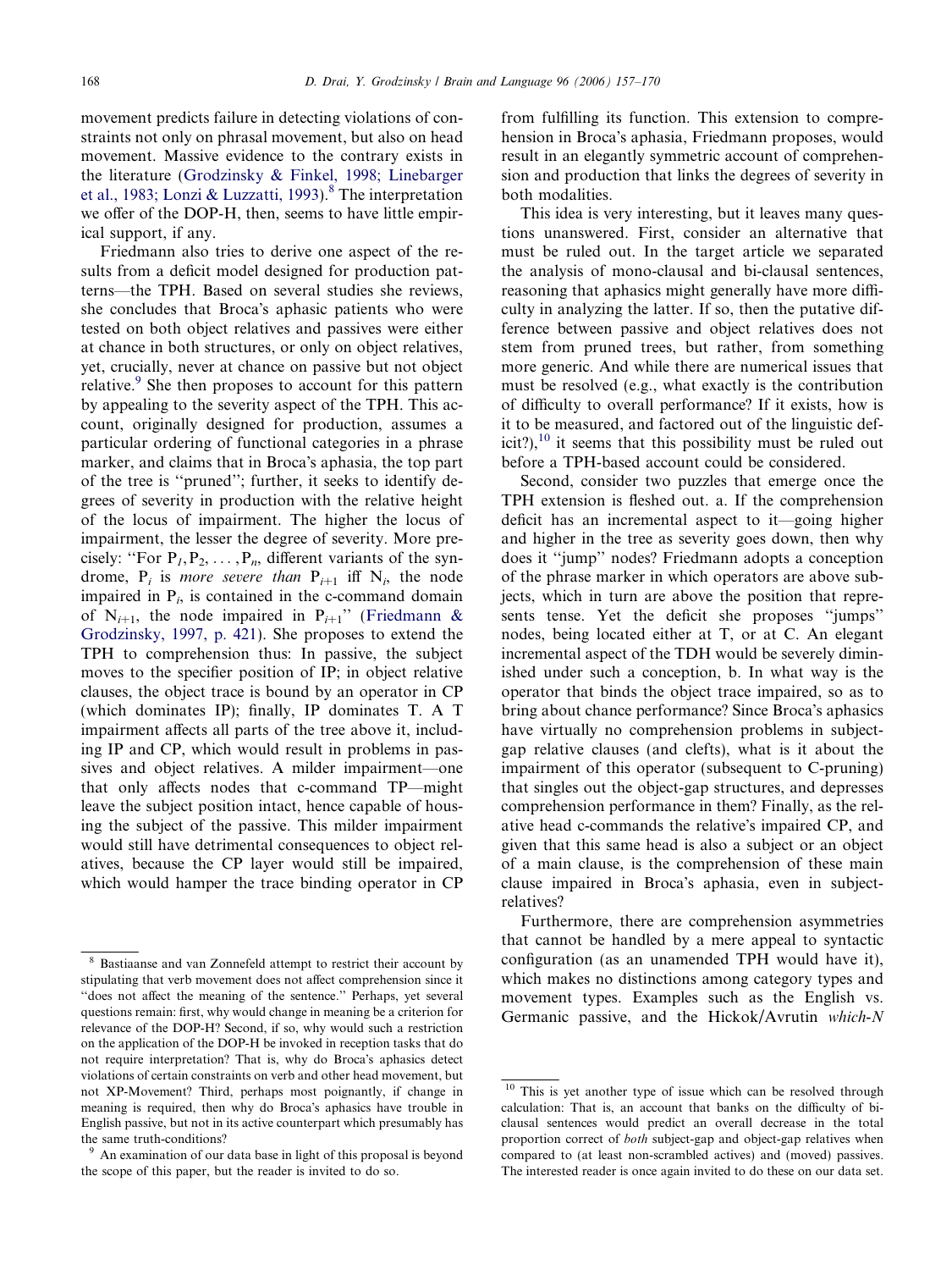<span id="page-12-0"></span>vs. who questions come immediately to mind. The TPH might be modified to accommodate such data, perhaps by an appeal to differences in the semantic content of different functional categories (see [Valeonti, Economou,](#page-13-0) [Kakavoulia, Protopapas, & Varlokosta, 2004](#page-13-0), for a recent proposal along these lines). These questions may all have answers, and in this respect Friedmann's interesting proposal has the potential of opening new venues.

## 8. Concluding remarks

The critical commentary on our work was most helpful: Amunts and Willmes, Toraldo and Luzzatti and Caplan et al. sharpened issues that pertain to our quantitative analysis, while Amunts and Willmes pointed out anatomical limitations of our perspective; de Bleser, Burchert, and Schwarz and Bastiaanse and van Zonnenfeld forced us to be more explicit about our assumptions regarding the Germanic passive, whereas the latter added new data on Dutch to the pool; Caramazza et al. added more data from Italian passive. Finally, Bastiaanse and van Zonnenfeld and Friedmann considered alternative accounts. None of the concerns of our critics seem to have harmed our method, or the account it is designed to support, and in fact, left our claims for the most part unchallenged. Moreover, these contributions helped us increase our 69-patient data base with scores of 38 patients from Caramazza et al., 11 patients from Luzzatti et al., and 13 patients from Bastiaanse and Edwards' studies into the pool of raw data, which further strengthened our approach. And while it seems that our analysis still stands, we are pleased to see that our methods, when applied to new data, have added new, intriguingly complicated facts to the (already complex) picture. Arguably, while the (poorly understood) passive construction may have received too much attention in this debate, the cross-linguistic investigation did expose new facts. Hopefully, the variability debate will stimulate researchers to ask new questions, use new linguistic material, and broaden our theoretical and empirical horizons in novel ways.

#### References

- Aschermann, E., Güzlow, I., & Wendt, D. (2004). Differences in the comprehension of passive voice in German and English speaking children. Swiss Journal of Psychology, 63, 235–245.
- Avrutin, S. (2001). Linguistics and agrammatism. Glot International, 5.3, 1–5.
- Baker, M., Johnson, K., & Roberts, I. (1989). Passive arguments raised. Linguistic Inquiry, 20, 219–251.
- Balogh, J., & Grodzinsky, Y. (2000). Levels of linguistic representation in broca's aphasia: Implicitness and referentiality of arguments. In R. Bastiaanse & Y. Grodzinsky (Eds.), Grammatical disorders in aphasia: A neurolinguistic perspective. London: Whurr Publishers.
- Caramazza, A., Capasso, R., Capitani, E., & Miceli G. (in press). Patterns of comprehension performance in agrammatic Broca's aphasia: A test of the Trace Deletion Hypothesis. Brain and Language.
- Chomsky, N. (1995). The minimalist program. Cambridge, MA: MIT Press.
- Fox, D. (2003). On logical form. In R. Hendricks (Ed.), Minimalist syntax. Oxford: Blackwell.
- Fox, D., & Grodzinsky, Y. (1998). Children's passive: A view from the by-phrase. Linguistic Inquiry, 29, 311–332.
- Friederici, A., & Graetz, P. (1987). Processing passive sentences in Aphasia: Deficits and strategies. Brain and Language, 30, 93–105.
- Friedmann, N., & Grodzinsky, Y. (1997). Tense and Agreement in agrammatic production: Pruning the syntactic tree. Brain and Language, 56, 397–425.
- Frey, W. (1993). Syntaktische Bedingungen für die semantische Interpretation: Uber Bindung, implizite Argumente und Skopus. Berlin, Germany: Akademie.
- Grodzinsky, Y. (1984). Language deficits and linguistic theory. Doctoral dissertation, Brandeis University.
- Grodzinsky, Y. (1986). Language deficits and the theory of syntax. Brain and Language, 27, 135–159.
- Grodzinsky, Y. (1995a). A restrictive theory of trace deletion in agrammatism. Brain and Language, 51, 26–51.
- Grodzinsky, Y. (1995b). Trace-deletion,  $\theta$ -roles, and cognitive strategies. Brain and Language, 51, 469–497.
- Grodzinsky, Y. (2000). The neurology of syntax: Language use without Broca's area. Behavioral and Brain Sciences, 231, 1-71.
- Grodzinsky, Y. (2004). Variation, canonicity and movement in aphasic comprehension. Paper presented at the EURESCO ''Science of Aphasia V'' conference, Potsdam, September. (Handout available on [http://freud.tau.ac.il/~yosef1/\)](http://freud.tau.ac.il/~yosef1/).
- Grodzinsky, Y. (in press). A blueprint for a brain map of syntax. In Y. Grodzinsky & K. Amunts (Eds.), Broca's region. New York: Oxford University Press.
- Grodzinsky, Y., & Finkel, L. (1998). The neurology of empty categories: Aphasics' failure to detect ungrammaticality. Journal of Cognitive Neuroscience, 10.2, 281–292.
- Hickok, G., & Avrutin, S. (1995). Comprehension of Wh-questions by two agrammatic Broca's aphasics. Brain and Language, 51, 10-26. Jaeggli, O. (1986). Passive. Linguistic Inquiry, 17, 587–622.
- Kolk, H., & van Grunsven, M. (1985). Agrammatism as a variable phenomenon. Cognitive Neuropsychology, 2, 347–384.
- Koopman, H., & Sportiche, D. (1991). The position of subjects. Lingua, 85, 211–258.
- Krifka, M. (1998). Scope-inversion under the rise-fall contour in German. Linguistic Inquiry, 29, 75–112.
- Linebarger, M., Schwartz, M., & Saffran, E. (1983). Sensitivity to grammatical structure in so-called agrammatic aphasics. Cognition, 13, 361–393.
- Lonzi, L., & Luzzatti, C. (1993). Relevance of adverb distribution for the analysis of sentence representation in agrammatic patients. Brain and Language, 45, 306–317.
- Marantz, A. (1984). On the nature of grammatical relations. Cambridge, MA: MIT Press.
- Mohr, J. P. (1976). Broca's area and Broca'a aphasia. In H. Whitaker & H. A. Whitaker (Eds.). Studies in neurolinguistics (Vol. 1, pp. 201–235). .
- Naeser, M. A., Palumbo, C., Helm-Estabrooks, N., Stiassny-Eder, D., & Albert, M. L. (1989). Role of the medical subcallosal fasciculus and other white matter pathways in recovery of spontaneous speech. Brain, 112, 1–38.
- Saddy, D. (1995). Variables and events in the syntax of Agrammatic speech. Brain and Language, 50, 135–150.
- Sauerland, U. (2003). On quantifier raising in German. Ms. Universität Tübingen.